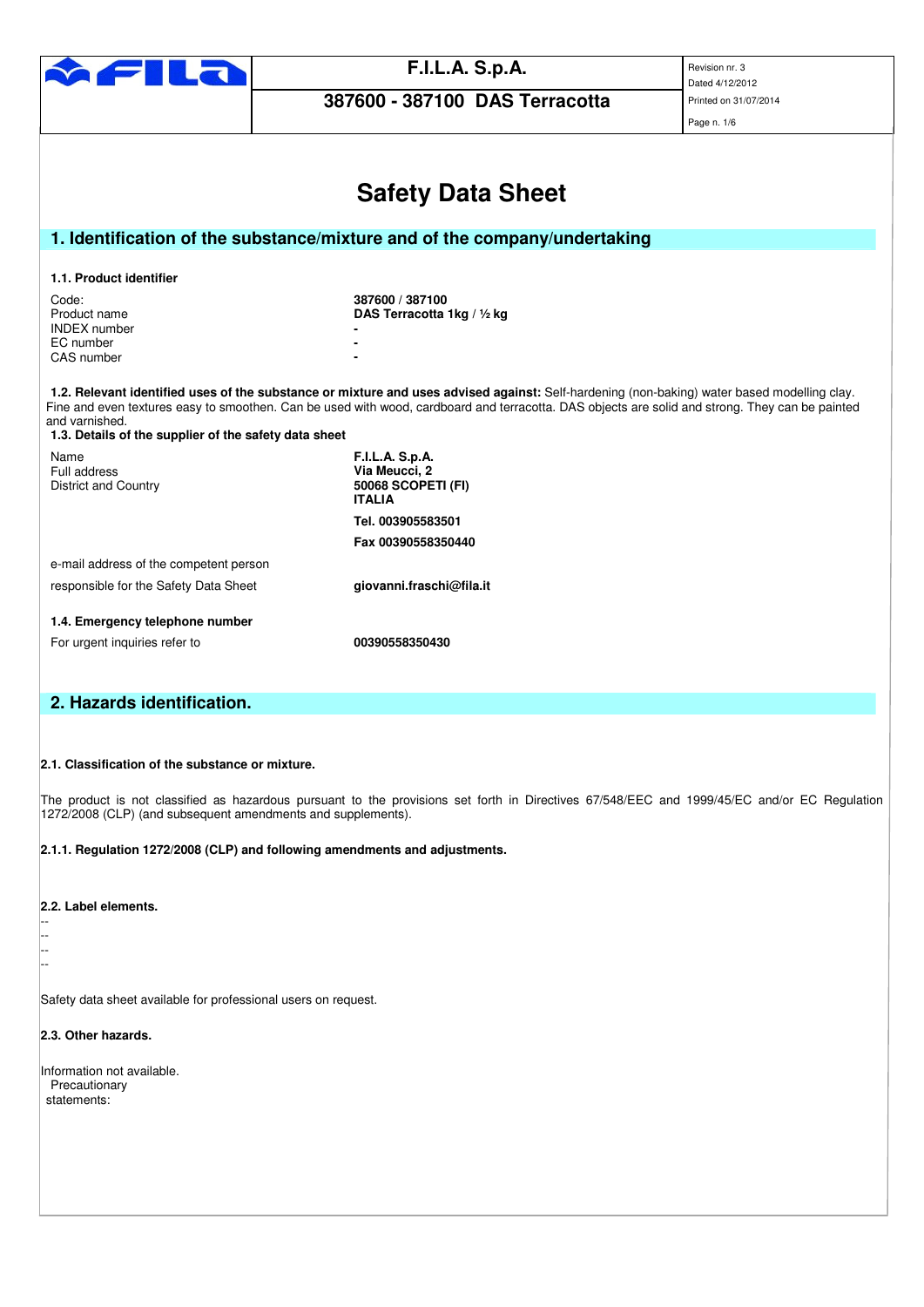

# **387600 - 387100 DAS Terracotta**

Dated 4/12/2012

Page n. 2/6

| 3. Composition/information on ingredients.                                                                                                                                                                                                                                                                                        |          |                            |                                 |  |  |
|-----------------------------------------------------------------------------------------------------------------------------------------------------------------------------------------------------------------------------------------------------------------------------------------------------------------------------------|----------|----------------------------|---------------------------------|--|--|
| WATER, INORGANIC FILLERS, VEGETABLE BINDINGS                                                                                                                                                                                                                                                                                      |          |                            |                                 |  |  |
| 3.1. Substances.                                                                                                                                                                                                                                                                                                                  |          |                            |                                 |  |  |
| Contains:                                                                                                                                                                                                                                                                                                                         |          |                            |                                 |  |  |
| Identification.<br><b>INERT</b>                                                                                                                                                                                                                                                                                                   | Conc. %. | Classification 67/548/EEC. | Classification 1272/2008 (CLP). |  |  |
| CAS. -                                                                                                                                                                                                                                                                                                                            | 100      |                            |                                 |  |  |
| EC. -                                                                                                                                                                                                                                                                                                                             |          |                            |                                 |  |  |
| INDEX. -                                                                                                                                                                                                                                                                                                                          |          |                            |                                 |  |  |
| $T_+$ = Very Toxic(T+), T = Toxic(T), Xn = Harmful(Xn), C = Corrosive(C), Xi = Irritant(Xi), O = Oxidizing(O), E = Explosive(E), F+ = Extremely<br>Flammable(F+), $F =$ Highly Flammable(F), N = Dangerous for the Environment(N)<br>The full wording of the Risk (R) and hazard (H) phrases is given in section 16 of the sheet. |          |                            |                                 |  |  |
| 3.2. Mixtures.                                                                                                                                                                                                                                                                                                                    |          |                            |                                 |  |  |
| Information not relevant.                                                                                                                                                                                                                                                                                                         |          |                            |                                 |  |  |
| 4. First aid measures.                                                                                                                                                                                                                                                                                                            |          |                            |                                 |  |  |
| 4.1. Description of first aid measures.                                                                                                                                                                                                                                                                                           |          |                            |                                 |  |  |
| Nevertheless, observance of good industrial hygiene is recommended.                                                                                                                                                                                                                                                               |          |                            |                                 |  |  |
| 4.2. Most important symptoms and effects, both acute and delayed.                                                                                                                                                                                                                                                                 |          |                            |                                 |  |  |
| No episodes of damage to health ascribable to the product have been reported.                                                                                                                                                                                                                                                     |          |                            |                                 |  |  |
| 4.3. Indication of any immediate medical attention and special treatment needed.                                                                                                                                                                                                                                                  |          |                            |                                 |  |  |
| Information not available.                                                                                                                                                                                                                                                                                                        |          |                            |                                 |  |  |
| 5. Firefighting measures.                                                                                                                                                                                                                                                                                                         |          |                            |                                 |  |  |
| 5.1. Extinguishing media.                                                                                                                                                                                                                                                                                                         |          |                            |                                 |  |  |
| SUITABLE EXTINGUISHING MEDIA<br>The extinction equipment should be of the conventional kind: carbon dioxide, foam, powder and nebulised water.<br>EXTINGUISHING MEDIA WHICH SHALL NOT BE USED FOR SAFETY REASONS<br>None in particular.                                                                                           |          |                            |                                 |  |  |
| 5.2. Special hazards arising from the substance or mixture.                                                                                                                                                                                                                                                                       |          |                            |                                 |  |  |
| HAZARDS CAUSED BY EXPOSURE IN THE EVENT OF FIRE<br>Do not breathe combustion products (carbon oxide, toxic pyrolysis products, etc).                                                                                                                                                                                              |          |                            |                                 |  |  |
| 5.3. Advice for firefighters.                                                                                                                                                                                                                                                                                                     |          |                            |                                 |  |  |
| <b>GENERAL INFORMATION</b><br>Use jets of water to cool the containers to prevent product decomposition and the development of substances potentially hazardous for health. Always                                                                                                                                                |          |                            |                                 |  |  |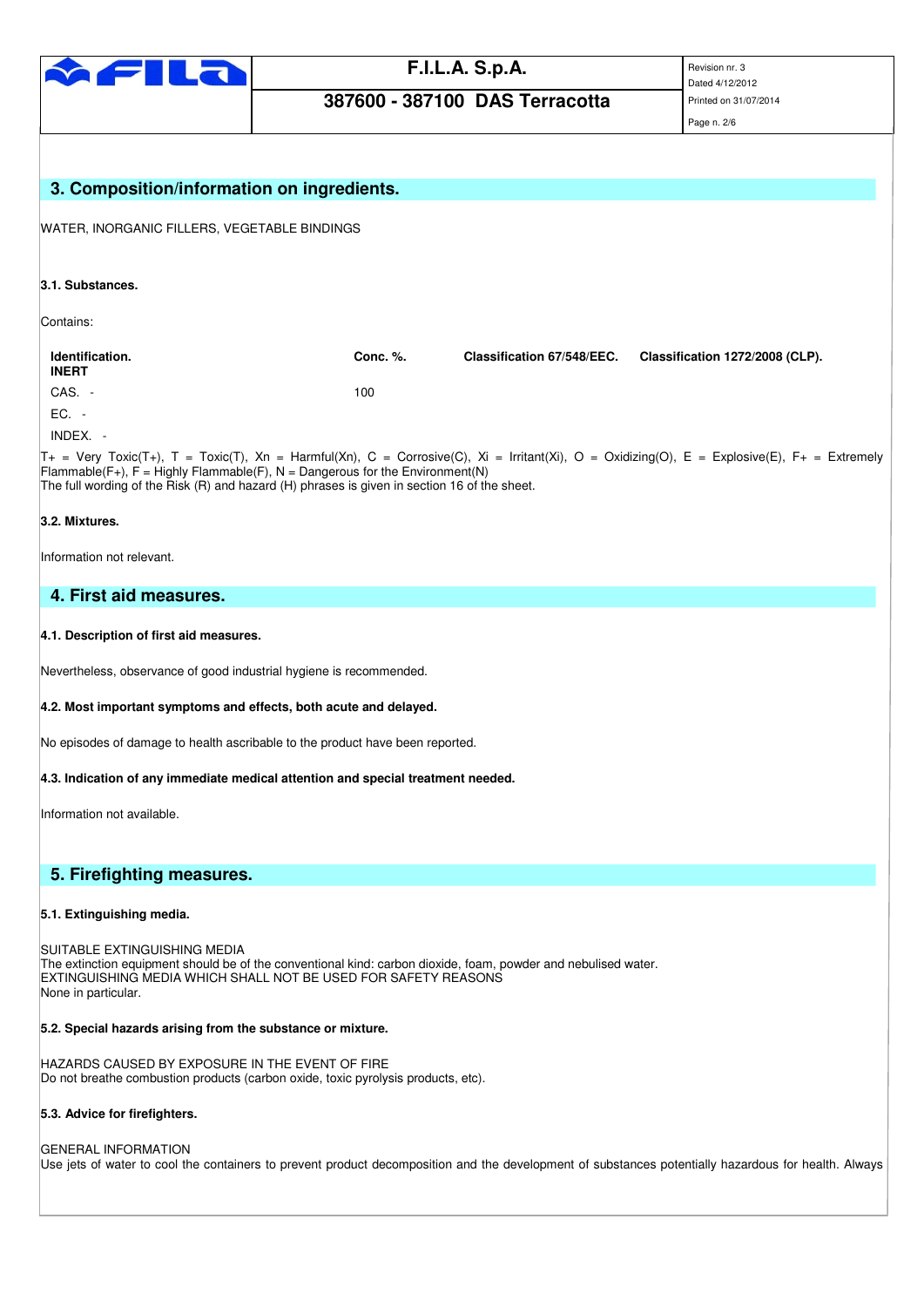

Dated 4/12/2012 Page n. 3/6

## **387600 - 387100 DAS Terracotta** Printed on 31/07/2014

wear full fire prevention gear. Collect extinguishing water to prevent it from draining into the sewer system. Dispose of contaminated water used for extinction and the remains of the fire according to applicable regulations.

SPECIAL PROTECTIVE EQUIPMENT FOR FIRE-FIGHTERS

Hardhat with visor, fireproof clothing (fireproof jacket and trousers with straps around arms, legs and waist), work gloves (fireproof, cut proof and dielectric), a depressurised mask with facemask covering the whole of the operator`s face or a self-respirator (self-protector) in the event of large quantities of fume.

## **6. Accidental release measures.**

#### **6.1. Personal precautions, protective equipment and emergency procedures.**

Use breathing equipment if fumes or powders are released into the air. These indications apply for both processing staff and those involved in emergency procedures.

#### **6.2. Environmental precautions.**

The product must not penetrate the sewers, surface water, ground water and neighbouring areas.

#### **6.3. Methods and material for containment and cleaning up.**

Confine using earth or inert material. Collect as much material as possible and eliminate the rest using jets of water. Contaminated material should be disposed of in compliance with the provisions set forth in point 13.

### **6.4. Reference to other sections.**

Any information on personal protection and disposal is given in sections 8 and 13.

## **7. Handling and storage.**

### **7.1. Precautions for safe handling.**

Before handling the product, consult all the other sections of this material safety data sheet. Do not eat, drink or smoke during use.

### **7.2. Conditions for safe storage, including any incompatibilities.**

Normal storage conditions without particular incompatibilities.

### **7.3. Specific end use(s).**

Information not available.

## **8. Exposure controls/personal protection.**

#### **8.1. Control parameters.**

Information not available.

#### **8.2. Exposure controls.**

Observance of safety measures used in handling chemical substances. RESPIRATORY PROTECTION None required. EYE PROTECTION None required. HAND PROTECTION None required. SKIN PROTECTION None required.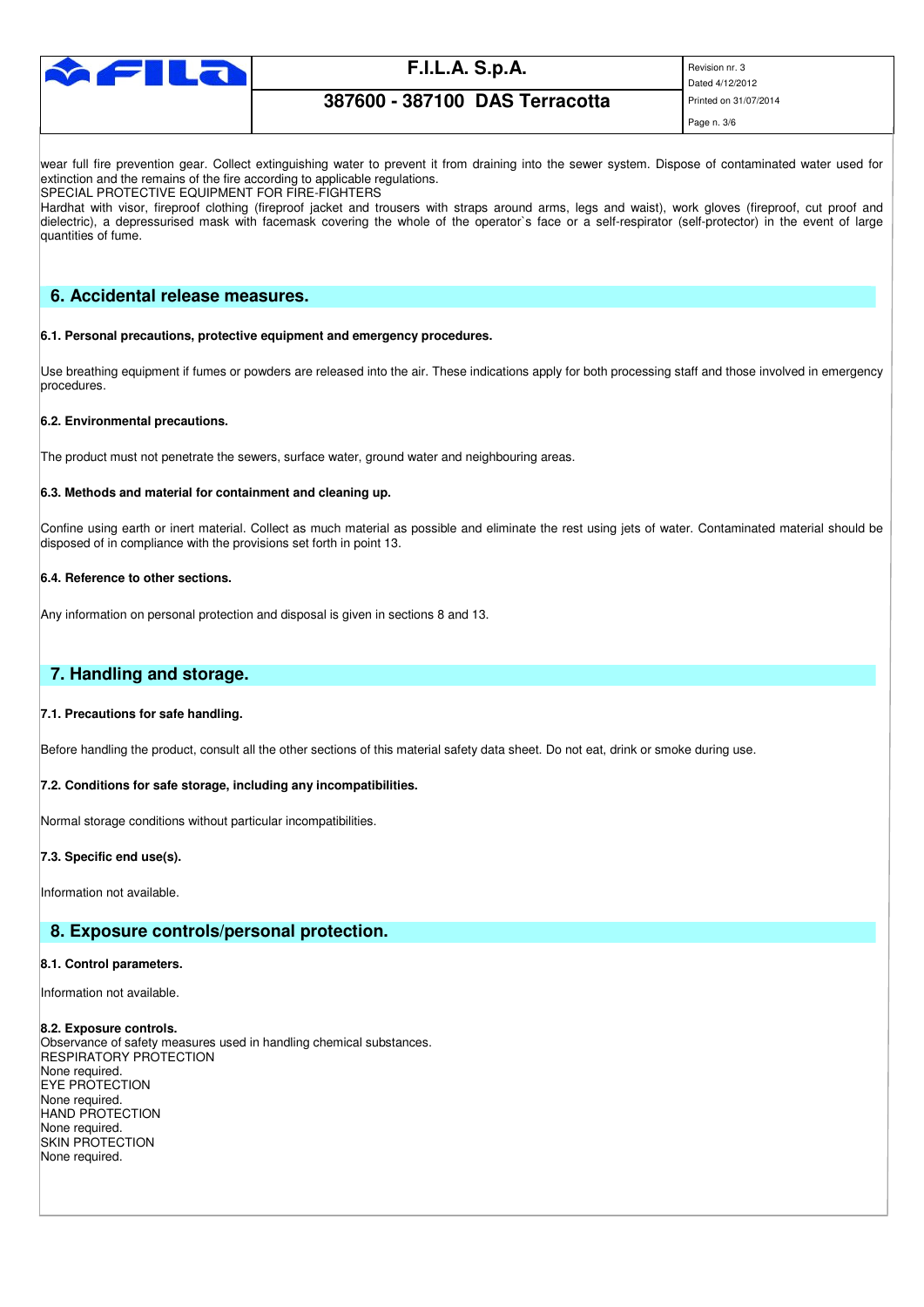

**387600 - 387100 DAS Terracotta** 

Dated 4/12/2012

## Page n. 4/6

## **9. Physical and chemical properties.**

## **9.1. Information on basic physical and chemical properties.**

| Appearance                             | solid                      |
|----------------------------------------|----------------------------|
| Colour                                 | terracotta                 |
| Odour                                  | characteristic             |
| Odour threshold.                       | Not available.             |
| pH.                                    | 8,5                        |
| Melting or freezing point.             | Not available.             |
| Initial boiling point.                 | Not available.             |
| Boiling range.                         | Not available.             |
| Flash point.                           | Not available.             |
| <b>Evaporation Rate</b>                | Not available.             |
| Flammability of solids and gases       | Not flammable              |
| Lower inflammability limit.            | Not available.             |
| Upper inflammability limit.            | Not available.             |
| Lower explosive limit.                 | Not available.             |
| Upper explosive limit.                 | Not available.             |
| Vapour pressure.                       | Not available.             |
| Vapour density                         | Not available.             |
| Specific gravity.                      | 1,800 Kg/l                 |
| Solubility                             | partially soluble in water |
| Partition coefficient: n-octanol/water | Not available.             |
| Ignition temperature.                  | Not available.             |
| Decomposition temperature.             | Not available.             |
| Viscosity                              | Not available.             |
| <b>Reactive Properties</b>             | Not available.             |
|                                        |                            |

## **9.2. Other information.**

Information not available.

## **10. Stability and reactivity.**

## **10.1. Reactivity.**

There are no particular risks of reaction with other substances in normal conditions of use.

#### **10.2. Chemical stability.**

The product is stable in normal conditions of use and storage.

#### **10.3. Possibility of hazardous reactions.**

No hazardous reactions are foreseeable in normal conditions of use and storage.

## **10.4. Conditions to avoid.**

None in particular, however the usual precautions used for chemical products should be respected.

## **10.5. Incompatible materials.**

Information not available.

## **10.6. Hazardous decomposition products.**

In the event of thermal decomposition or fire, vapours potentially dangerous to health may be released.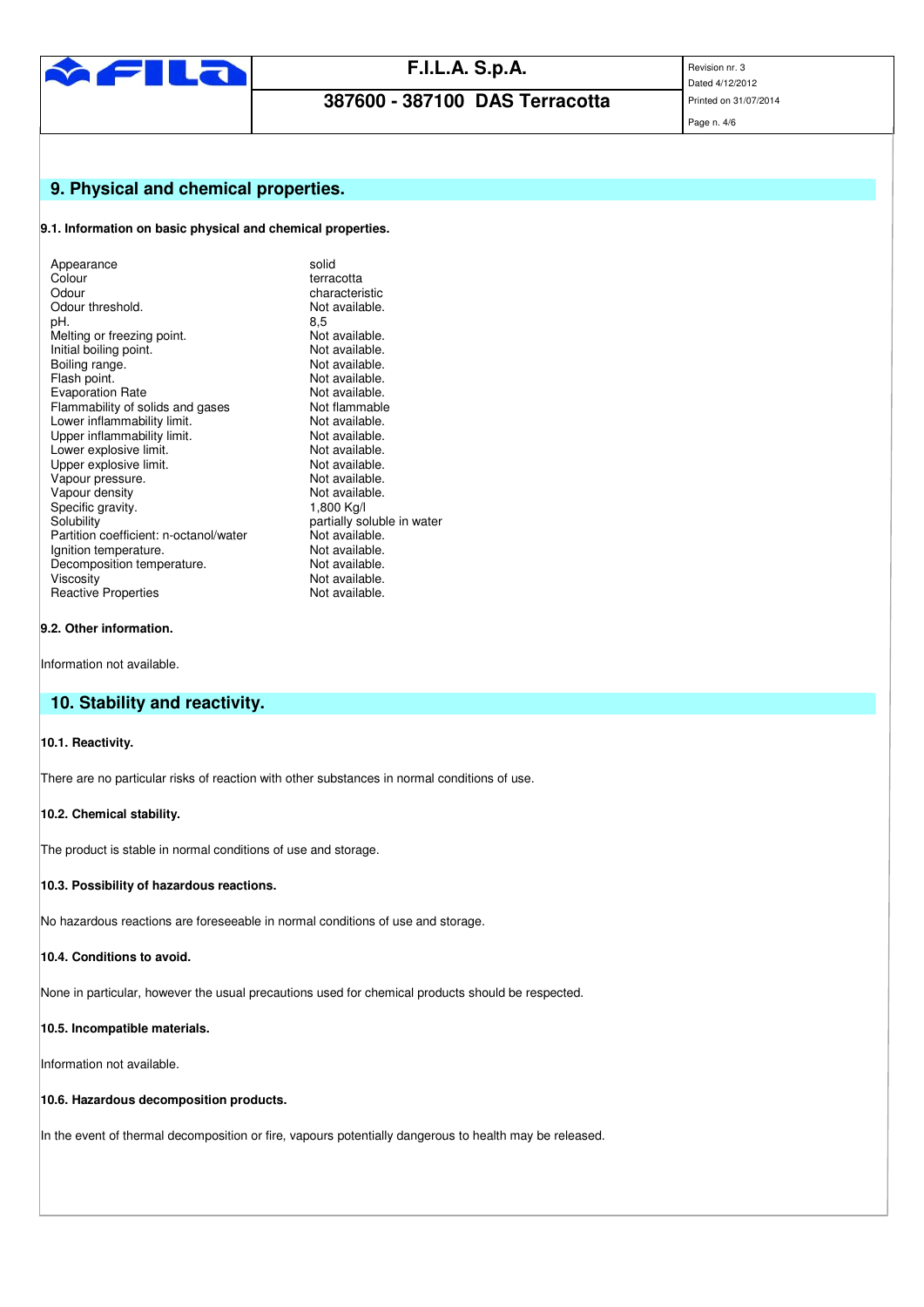

**387600 - 387100 DAS Terracotta** Printed on 31/07/2014

Dated 4/12/2012

## Page n. 5/6

## **11. Toxicological information.**

According to currently available data, this product has not yet produced health damages. Anyway, it must be handled carefully according to good industrial practices. This product may have slight health effects on sensitive people, by inhalation and/or cutaneous absorption and/or contact with eyes and/or ingestion.

### **11.1. Information on toxicological effects.**

Information not available.

## **12. Ecological information.**

Use this product according to good working practices. Avoid littering. Inform the competent authorities, should the product reach waterways or sewers or contaminate soil or vegetation.

### **12.1. Toxicity.**

Information not available.

### **12.2. Persistence and degradability.**

Information not available.

## **12.3. Bioaccumulative potential.**

Information not available.

### **12.4. Mobility in soil.**

Information not available.

### **12.5. Results of PBT and vPvB assessment.**

Information not available.

### **12.6. Other adverse effects.**

Information not available.

## **13. Disposal considerations.**

### **13.1. Waste treatment methods.**

Reuse, when possible. Neat product residues should be considered special non-hazardous waste. Disposal must be performed through an authorised waste management firm, in compliance with national and local regulations. CONTAMINATED PACKAGING Contaminated packaging must be recovered or disposed of in compliance with national waste management regulations.

## **14. Transport information.**

The product is not dangerous under current provisions of the Code of International Carriage of Dangerous Goods by Road (ADR) and by Rail (RID), of the International Maritime Dangerous Goods Code (IMDG), and of the International Air Transport Association (IATA) regulations.